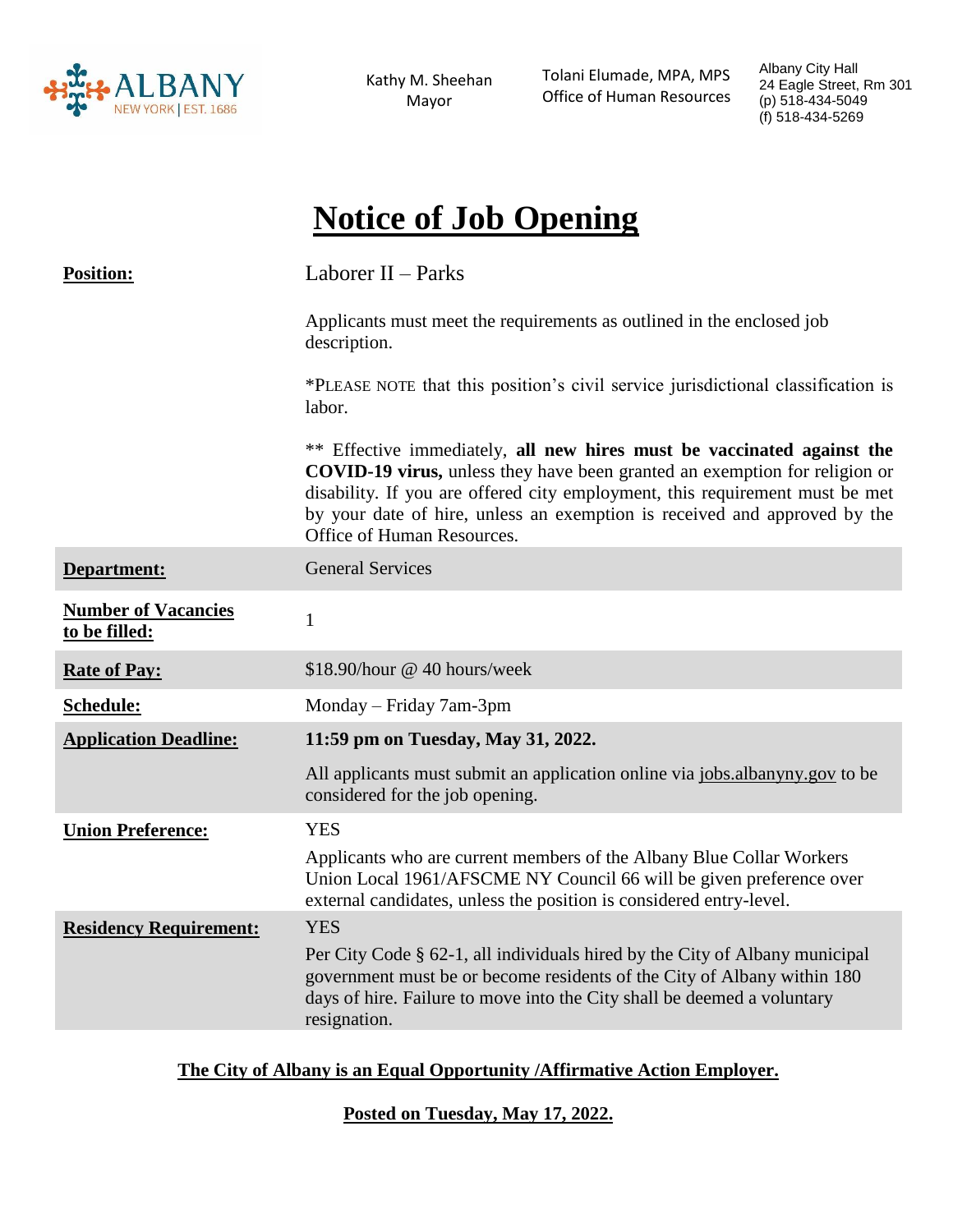# **LABORER II**

**DISTINGUISHING FEATURES OF THE CLASS**: This position involves the performance of moderately skilled manual labor and the use of power tools, indoors and outdoors, in a group and alone. It requires heavy lifting, physical endurance and the ability to perform physically demanding tasks. Work is usually performed under the general direction of a supervisor although the incumbent may be assigned to complete recurring tasks without supervision and is expected to accomplish tasks as directed. Upon completion of assigned tasks, the incumbent is to report to a supervisor for further directives. Supervision may be exercised over small groups of employees performing manual tasks while the incumbent participates in the work performed. This position involves the assistance in the installation, construction, maintenance and repair of streets, water, drainage and sewer systems. This work includes digging and backfilling trenches and excavations with pick and shovel, patching holes with asphalt, adding sand, stone and cement to mixing machines, sealing cracks, lifting and carrying 50-pound bags of concrete, lifting and loading pieces of broken concrete slabs weighing from 10 to 75 pounds and placing them into a wheel barrow or bucket loader.

# **TYPICAL WORK ACTIVITIES**: (Illustrative Only)

- Cuts brush, mows grass, cleans parks, erects snow fences, cleans facilities;
- Assembles and dismantles temporary stands for spectator events and cleans spectator area after the event;
- Does routine gardening work, preservation and maintenance of parks, playgrounds parking lots/garages and recreational areas;
- Rakes, chalks, and/or paints lines on fields;
- Operates portable water pumps to water flowers;
- Operates light trucks and tractors, transports personnel and equipment;
- Operates common park maintenance equipment, including chain saws, compressors and pumps, cement mixer, simple pieces of hydraulic equipment;
- Handles inventory and is charge of the store-room facilities;
- Operates a chipper to clear brush and wood;
- Does rough carpentry and masonry work, unskilled painting and paint preparation work;
- Assists in the installation, construction, maintenance, repair, cleaning and/or removal of parking lots/garages park and playground equipment;
- Loads and unload trucks with various material;
- Participates in shoveling, plowing and all types of snow and ice removal from streets, sidewalks, bridges, driveways, and parking lots/garages, spreads sand and salt as required;
- Walks alongside moving trucks and dumps garbage containers into truck;